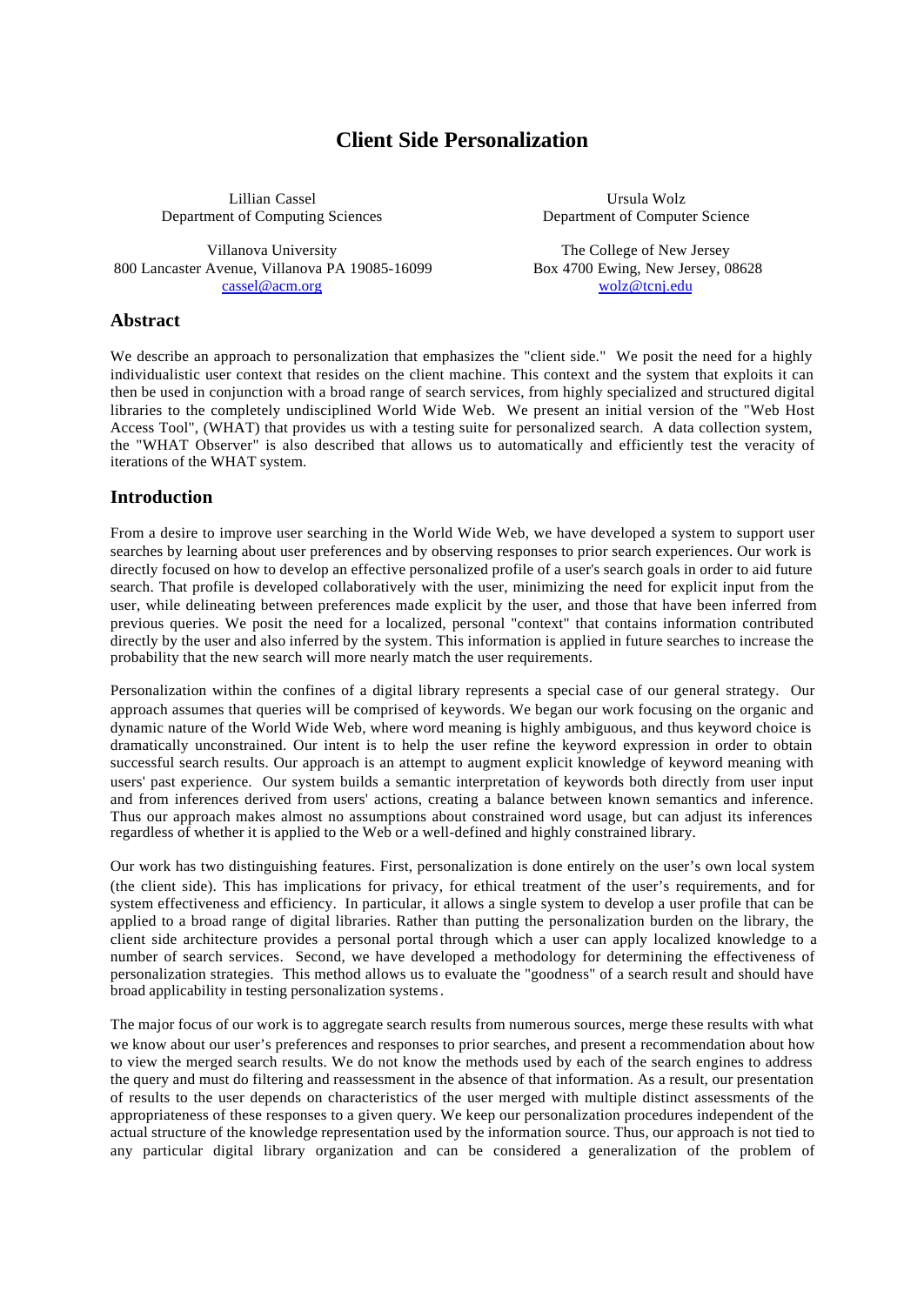personalization of search support in a digital library.

# **The Web Host Access Tool Project**

The WHAT (Web Host Access Tool) project is a collaboration that brings together our interests in networks and user interfaces. A fundamental premise is that users want control of their search and the search results, but should not be burdened with the details of obtaining the results. We posit the need for a highly individualized *search context* [2,5] that includes knowledge of prior search experiences, general knowledge of search and search engines as well as explicit information provided by the user. The user should be sheltered from the details of formats, query construction rules, and search strategies of particular search services. In particular, if a user does repeated searches within a particular domain, the past experience of those searches should remain accessible and inform the new search. The burden for providing this history should be undertaken by the search system. This last requirement suggests that the search tool must reside on the user's system, where the user's preferences and search history can be recorded and consulted as needed.

A user of the WHAT system poses a query through keywords. A set of results is retrieved, based on those keywords, and the user is required to scan an ordered list of results and select those most relevant to the current interest. We assume that there is never a perfect match between the user's intent and the query expression because keywords and keyword phrases have inherent ambiguity. Examples include "Java", "four seasons", "horn" (e.g. musical instrument, animal body part), "nuts" (e.g. legume, fastener). Context cues can disambiguate meaning. For example, for the keyword "Java", adding "coffee" to the search eliminates items that deal with "programming." In acting upon a query, a system implicitly exploits context. For example, as the result of querying for "Java", those items related to coffee might be listed before those related to programming. From our perspective, personalization techniques allow the user to explicitly control context, or to allow a personalized context to develop automatically that can facilitate such disambiguation. For example, if a personal context includes information that the user is a caffeine addict and not a programmer, then a search based on "Java" will prioritize results involving coffee, possibly eliminating those to do with programming altogether.

A significant component of our work involves building automated observational tools that allow us to systematically test the veracity of components of our system. This support system, called the "WHAT Observer" is a research tool that can be completely de-coupled from WHAT at compile time in order to guarantee user privacy. We have created a clean separation between systems that are part of "WHAT" including client and server databases, from the "WHAT Observer" systems and their corresponding databases that facilitate research data collection.

# **The WHAT System**

To date the WHAT system (version 5.0), implemented in Java, running in real time on a standard personal computer, consists of a user interface, a query constructor, a context manager (and database), and a response filter. Undergraduate research assistants have presented student posters on iterations of implementations since 1998[1][3][4]. Early work focused on individual components, exploring the range of functionality that would aid search. Through these iterations we explored a variety of user interfaces for both input and output. We implemented natural language input, graphic-based logic expression input, as well as icon-based methods of manipulating the search results. Experimentation with a variety of data structures and knowledge representation forms led us to conclude that local information should be stored in a relational database. The most recent iteration, WHAT 5.0 was implemented in order to let us focus our research effort on the context manager. Consequently we stripped down the complexity of the other components in order to reduce their impact on experimental outcomes.

The user interface consists of two windows, used for query construction and response analysis respectively. The current version of WHAT uses a simple keyword entry box into which a user types a string of keywords. The response display is a list of "hits", or search results that are ranked in order of applicability to the query by the context manager. The user can annotate and manipulate resulting hits.

In WHAT 5.0 annotation has been constrained to buttons marked "yes", "maybe" and "no." The user can specify applicability of hits to the search. The results can then be reordered. Exploiting such buttons provides an example of the degree of intrusiveness of an interface. Clearly, users are not going to annotate a large list of hits. In particular, once a likely hit is found the user will probably not scan the remainder of the list. The key is to motivate the user to see some payoff from some effort, especially if there are gains in system responsiveness over the long term. Furthermore, if the method of data entry, in this case, buttons, is at least as natural and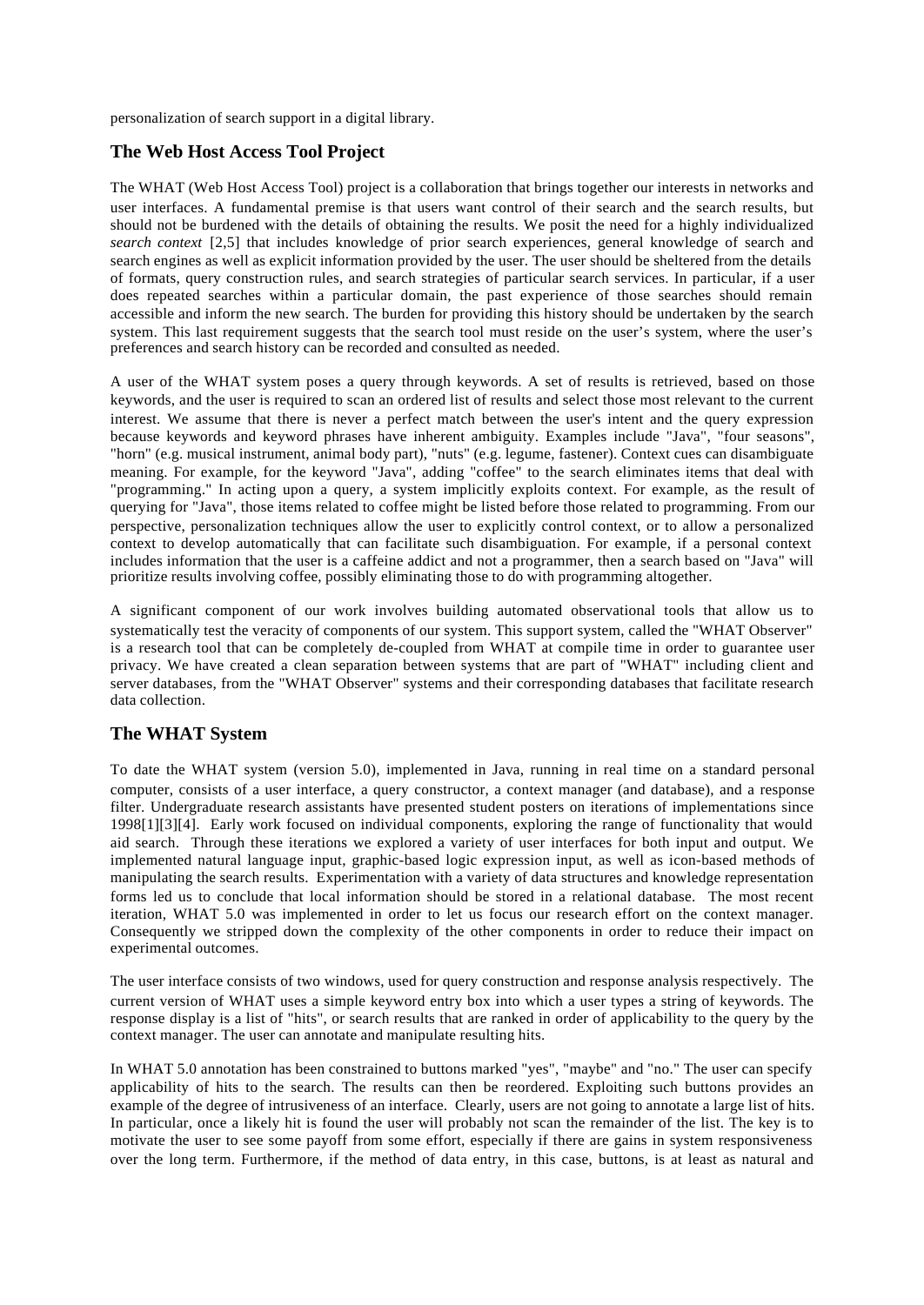efficient as scrolling, then the user is likely to engage in the activity. The payoff does not come from a single interaction; instead it comes from the cumulative effect of providing information from which the system can draw inferences.

The query constructor interacts with the context manager and the user interface. Taking the current query and a user description of context, the query constructor attempts to form a good search string to send to a set of search services. From the context manager, the query constructor will learn of terms that have previously been included in similar searches that can assist the current search.

The response filter uses the context to see how previous searches impact the current search goals. The responses from those services may include duplicates and variations in format that the response filter condenses and organizes into a format preferred by the user. The user can view merely the search target (the URL for the World Wide Web), or add the service of origin (e.g. Yahoo, AltaVista), or annotated information provided by the search service. The current response filter delivers the annotated list to the user interface in the order determined by the context manager.

In collaboration with the user, the context manager accumulates and analyses prior search topics enhancing the search context. Both the query constructor and the response filter use this information. An initial context in WHAT 5.0 consists of weighed keywords obtained directly from the user. The context manager conjoins these to the keyword provided in a session by the query constructor. The resulting strings are sent to remote search services. The response filter orders the resulting list based on the weighting impact of the context keywords. After the user interacts with the response window, the context manager can analyze the impact of the weighting scheme and adjust it accordingly. It can also add the new keywords from the keywords to the context.

Both the current context knowledge structure and the context manager algorithm are very simple. Our goal thus far has been to get a working system up and running in order to begin systematic testing. We envision the context manager as well as the context itself being enhanced through natural language processing techniques such as thesaurus based analysis of keywords. We must stress that the context is to be reused over time. Thus the distinction between keywords that form part of a single search, and those that are part of a persistent context is significant. While the weighting scheme at present is ad hoc, we anticipate that machine learning techniques can provide a more principled basis for weighting keywords within the context.

# **The WHAT Observer**

System assessment requires evaluating the "goodness" of a response as impacted by the various systems we have implemented and plan to enhance. As we developed specific evaluation questions we saw the need for the WHAT Observer [7]. This continues the work of Hartson, et al [6] on remote interface evaluation, but extends it to allow the evaluation of the impact of underlying analysis systems (such as the context manager). The WHAT Observer allows us to selectively observe the interaction between the user and the WHAT system. Data is automatically stored in a server-based database. User surveys elicited through web forms can augment the database. The WHAT Observer is intended to be exclusively a research tool.

Our initial "goodness" metric is determined by the order of query responses. We posit that in any search, the "best" responses should appear before "worse" responses in the presentation order. When a user initiates a query through WHAT, three ordered lists result that can be captured by the Observer: (1) The web search services return an ordering determined by their metric. (2) The WHAT context manager reorders the initial list and presents it to the user. (3) The user implicitly reorders the list when assigning "yes", "no", "maybe" tags to some items and ignoring others.

The tags create a tripartite grouping of the examined items. We presume in this analysis that examination is systematic and complete up to a point in the initial list. Items that are unexamined come after such a point and are consigned to the "no" group. Note that this differs from the interpretation that unmarked items are "unknowns" and "maybe" could indeed be hits. This latter interpretation aids the context manager, but the not the analysis of search success.

In a perfect response the contents of each group would exactly match the groups assigned by the user. We can analyze the migration of items from WHAT's response list to the user groupings. Little migration suggests a "good" ordering. Note that there is no significance within the grouping. An item's position in the group is derived entirely from its position in the original list. An exact definition of "little migration" awaits analysis of our initial test results. Furthermore, it is dependent upon whether the user thought the search was "successful."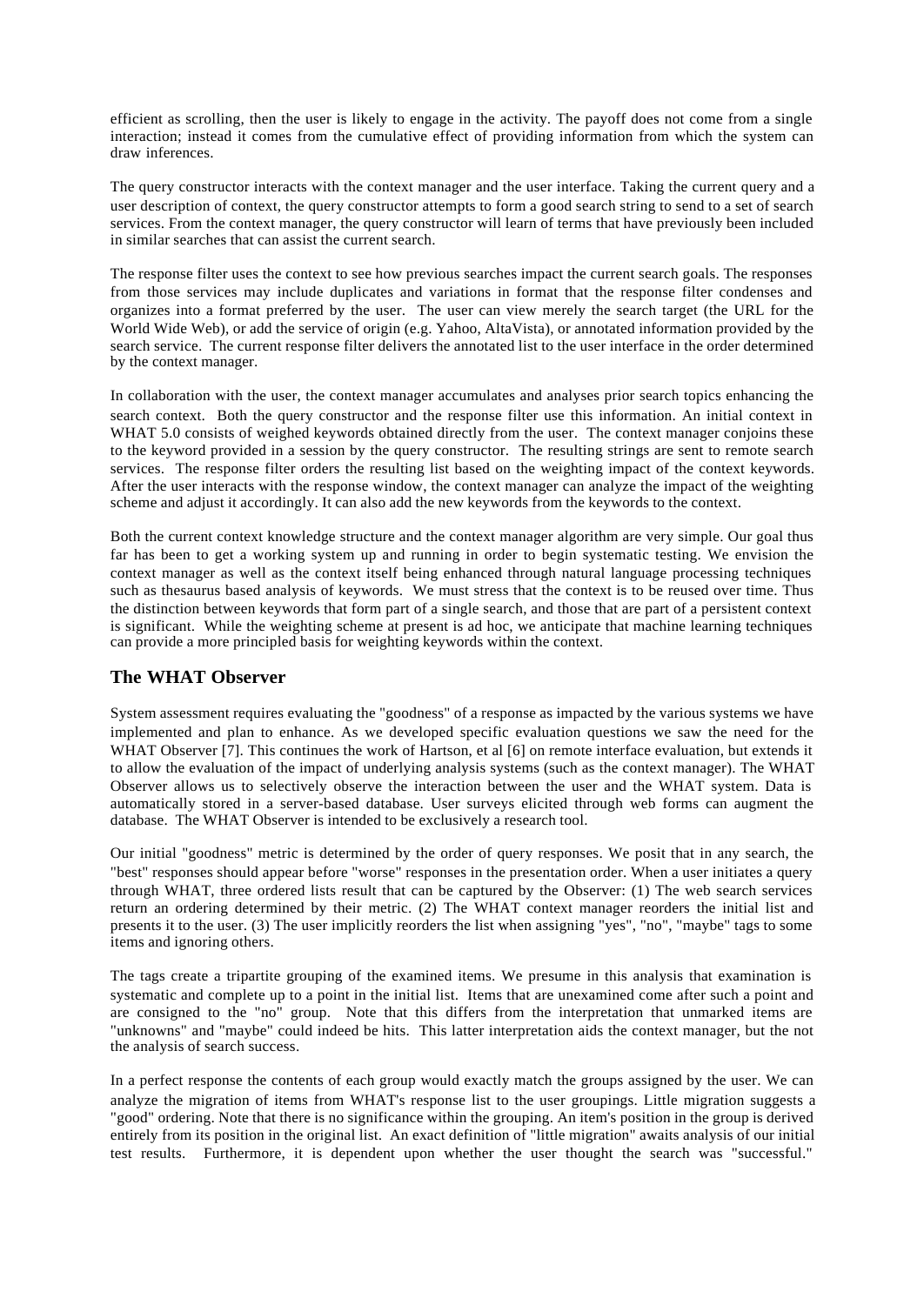Consequently we anticipate that the degree of migration as a metric will not be fixed for all users, but will be dependent upon the user and the scenario in which the search occurred.

The "goodness" metric can also be applied to the initial ordering produced by the commercial services (or by any digital library to which WHAT is applied). Presumably, the WHAT context manager will produce less migration that the original list. Furthermore, as we improve the context manager we can test the degree of migration between implementations. We will be able to see directly whether enhancements to the context manager improve the presentation or not.

The migration metric also provides insight into the efficiency of personalization. A system that expends significant resources in time and space may not be cost-effective if there are only small improvements in minimizing migration.

We are poised to begin systematic testing across the Internet, collecting observational data from remote sites. The initial application of the WHAT Observer to the WHAT system itself proved useful at a fundamental level. Two deeply imbedded bugs in the context manager that were not apparent from small testing suites emerged during trials with the WHAT Observer. We are about to conduct a controlled study of context impact on search query using two domains: "train engine horns" and "Java coffee". By seeding a range of contexts with thesaurus entries we can then analyze the migration rate. Our extended data analysis strategy is twofold: we will collect data on voluntary users who have their own agenda. We are poised to conduct a controlled study in which undergraduates at our institutions will be asked to search for the two topics listed above.

# **Ethical Attention to User Needs**

Holding the user information at the client side has obvious implications for protecting user privacy. Because the user-specific information is obtained and stored entirely on the user's own system, the user retains control of the information. The user can determine when and if to share that data with others and will have better control of how it may be used. The information provider is not able to determine characteristics of the user and use those characteristics to push unwanted materials to the user. Instead, the user retains control of what information is pulled from the source. This is a far more reliable form of privacy control than depending upon signed agreements.

A second ethical implication is that of user trust. When users relinquish control of data they must trust that filtering at the service side is in their best interest. By more directly controlling response filtering at the client side, users have more direct control of how their personal information is used, and whether it was used as they intended. The profile can be examined and modified as the user wishes in order to obtain the most appropriate responses. One practical example is age appropriate responses balanced with first amendment rights. The search service or digital library can be freed of the burden of censorship, deferring filtering decisions to the personalized client side system under parental or school control.

One issue raised repeatedly raised by our undergraduate researcher assistants is the potential impact on individual users of the data collected by the WHAT Observer. Clearly we can learn from the aggregate results derived from the Observer's analysis and give those generalized inferences about specific contexts back to individual users. But is this ethical unless the user fully understands the degree to which the Observer is watching? While these issues are fascinating, we currently take the stand that we want to support user privacy. Our research question is focused upon the question of how far we can get without resorting to stereotypical information derived from analysis of such aggregate information. If we can provide the user with significant help without resorting to server-side data collection then why invade the user's privacy in the first place? However, if significant gains can be made by contributing collective data from multiple users to create meaningful stereotypes, then our work should help delineate between reasonable server-side acquisition of information and data collection that is exploitative and unnecessary for the individual user.

# **System Efficiency and Effectiveness**

Previous sections have alluded to issues of efficiency and effectiveness. The WHAT system and the WHAT Observer are experimental systems intended to shed light on the degree to which personalization can take place without unduly intrusive behavior. We have just begun to systematically look at the degree to which personalization can take place.

Personalization, especially that which does not rely upon stereotypes comes at a price. In our case we assume